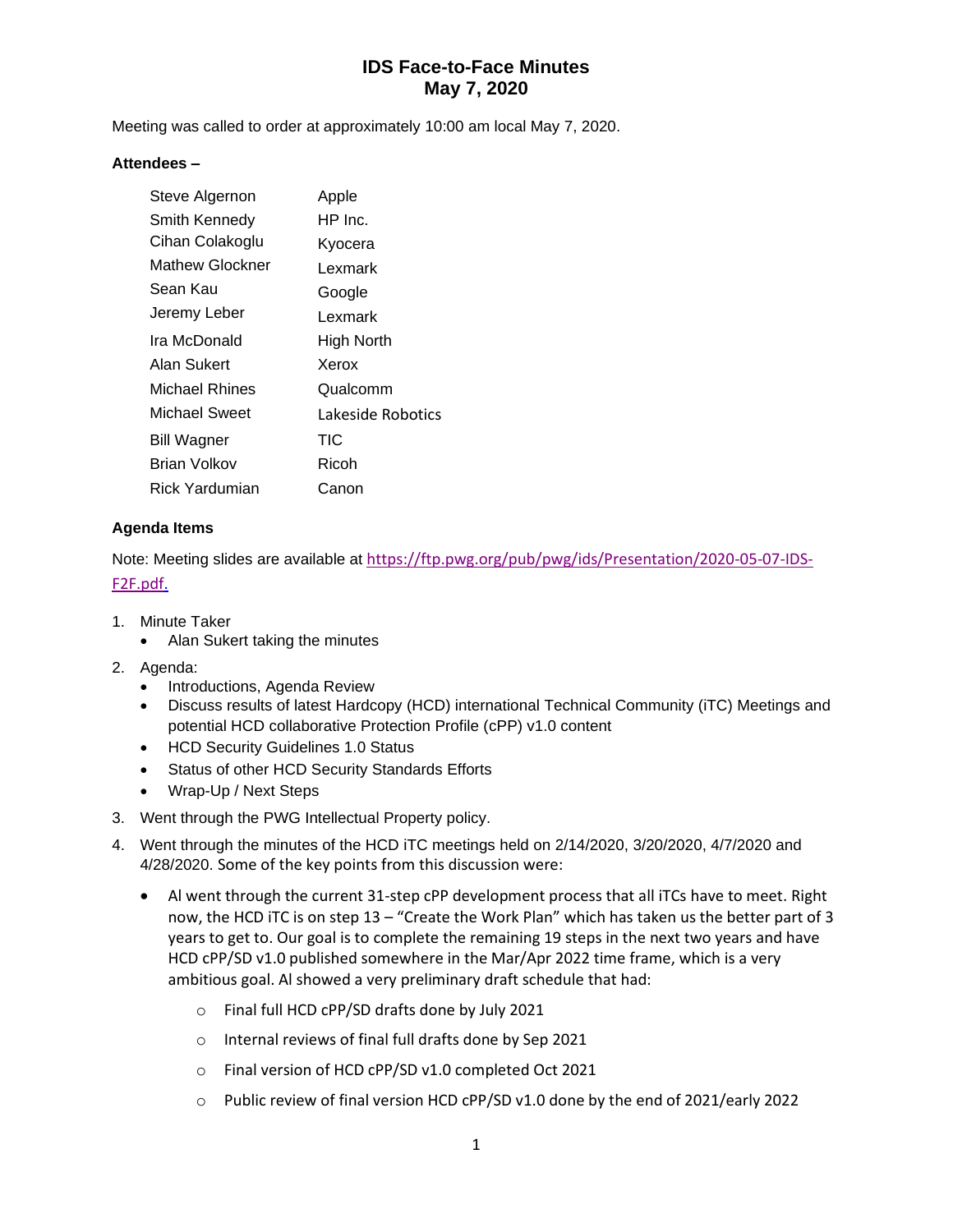## **IDS Face-to-Face Minutes May 7, 2020**

- o Final update of HCD cPP/SD v1.0 Feb 2022
- o Publishing of HCD cPP/SD v1.0
- Al then discussed his thoughts on what should go into HCD cPP v1.0 beyond what is now in HCD PP v1.1. His view was that the content should be driven by the following goals:
	- $\circ$  KISS KEEP IT SIMPLE STUPID! Or in other words don't try to do too much in v1.0; we can't solve everything in two years.
	- $\circ$  Just cover the basic requirements that HCD vendors will need in the 2022 time frame.
	- $\circ$  We should plan for a v1.1 by the end of 2022 to cover any key SFRs we can't get into v1.0.
	- $\circ$  We need to keep in sync with the changes in the Network Device cPP but we can't let the ND iTC control what we do either – there has to be a balance because HCDs are difference in many ways for other network devices
	- $\circ$  We have to anticipate what is coming (e.g., FIPS 140-3, sunsetting SHA-1) as much as possible over the next two years in determining what SFRs to add/modify

Based on that, Al's view was that HCD v1.0 should **only** contain the following content beyond  $HCD$  PP  $v1.1$ :

- Support for FIPS 140-3
- Removal of all SHA-1 support
- Removal of support for TLS 1.0 and TLS 1.1
- Implement the TLS and SSH packages coming from the CCDB Crypto Working Group
- **IF rolled out in next 6-12 months via a TLS package or via ND cPP**, support for TLS 1.3
- Implement any new NIAP TDs against the HCD PP
- Implement any ND cPP changes, any new NIAP TDs against the ND, FDE AA or FDE EE cPPs or any FDE AA cPP/FDE EE cPP interpretations that the HCD iTC determines are applicable
- Anything that the HCD iTC as a group determines is an "absolute must have" in v1.0; anything less has to go in v1.1 or later
- Ira discussed compact TLS. Even though it probably won't become part of the Network Device (ND) cPP or of the HCD cPP it is a topic that does deserve watching in the future.
- The HCD iTC will be closely following what the ND iTC does regarding implementation of TLS (especially TLS 1.3) and SSH.
- Bill Wagner asked a very good question about whether changes to the HCD cPP and the HCD Supporting Document (SD) have to be kept in sync. Not sure of the answer although they probably should be; we'll have to ask other iTCs to see how they view that question.
- Another good question was whether the HCD iTC would accept Technical Decisions (TDs) from various country Schemes. Basically, as long as a country recognized the HCD cPP/SD the HCD iTC would be bound to accept any TDs against the HCD cPP or SD that county issued.
- 5. Ira went through a couple of slides on his proposed schedule and content for his HCD Security Guidelines. Some key points Ira made were: